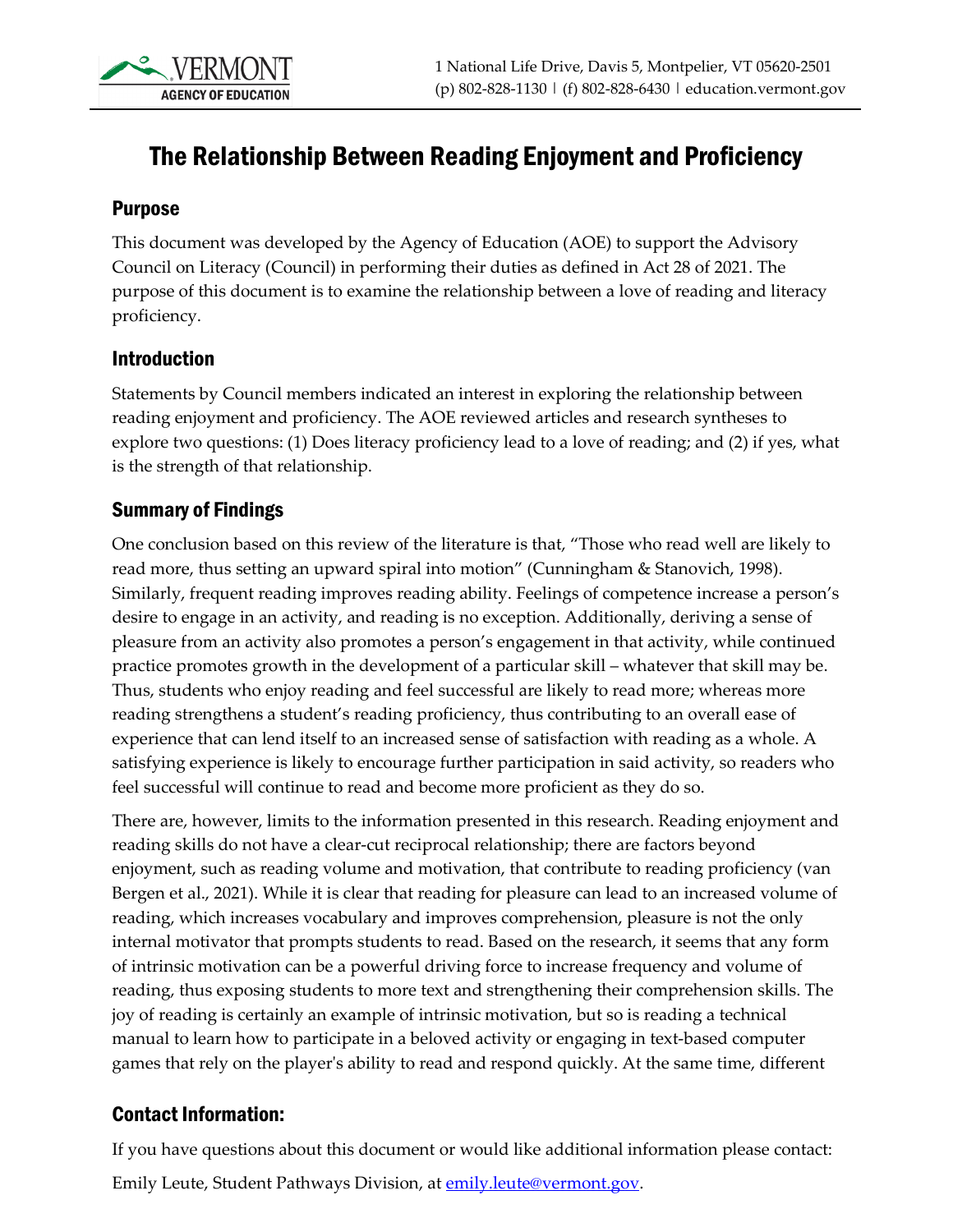people enjoy engaging with different types of texts and for different purposes, not all of which would fit into the umbrella of "reading for pleasure." In other words, the desire to curl up with a good book is not the only effective source of motivation when it comes to students engaging with texts.

# Annotated List of Studies Reviewed

#### 'Matthew Effects' in Academic Achievement

In [What Reading Does for the Mind,](https://www.researchgate.net/publication/237109087_What_reading_does_for_the_mind) Cunningham and Stanovich explore the "reciprocal influences of early reading acquisition and reading volume" as they relate to early success and struggles as well as later reading comprehension (1998). When students struggle with reading early on, they are often exposed to less text than their more skilled peers, providing them with fewer opportunities to practice. Since they already struggle with decoding and fluency, the texts these students are exposed to are often too difficult for them, causing them to struggle more and comprehend less. The combination of these early struggles results in "unrewarding early reading experiences that lead to less involvement in reading-related activities" (1998). Since they read less, less-skilled readers do not develop the automatic word recognition necessary for comprehension. This slows the reading process and requires the use of mental energy and resources that should be spent on comprehension to simply decode the text. "Thus, reading for meaning is hindered; unrewarding reading experiences multiply; and practice is avoided or merely tolerated without real cognitive involvement" (1998). Additionally, the authors found "enormous differences in word exposure that are generated by children's differential proclivities toward reading" (1998). In other words, children who read more learn more words, which makes reading easier and more enjoyable, thus leading to more reading and exposure to new words, and so on.

## Standard of Coherence

In [Reading as Liberation – An Examination of the Research Base,](https://achievethecore.org/page/3336/reading-as-liberation-an-examination-of-the-research-base) Pimentel and Liben cite and summarize multiple studies that discuss the idea of a Standard of Coherence, or how much a reader expects to understand and how that connects to how much effort they are willing to put forth. In short, when a reader's Standard of Coherence is high, those readers are more likely to read strategically in order to gain the understanding that they expect (Pimentel & Liben, 2021, citing Graesser, Singer, & Trabasso, 1994) while their peers with a low Standard of Coherence "are more likely to be satisfied with a surface 'good enough' sense of what they read" (Pimentel & Liben, 2021 citing Ferreira, Bailey, & Ferraro, 2002). "A number of studies (Narvaez, van den Broek, & Ruiz, 1999; van den Broek, Lorch, Linderholm, & Gustafson, 2001; Yeari, van den Broek, & Oudega, 2015) have shown that readers with higher Standards of Coherence, when reading to learn or study, spend more time, make more connecting inferences and build stronger mental models of the text" (Pimentel & Liben, 2021).

## Positive Impacts of Pleasure Reading

This study, [The impact of Pleasure Reading on Academic Success,](https://www.shsu.edu/academics/education/journal-of-multidisciplinary-graduate-research/documents/2016/WhittenJournalFinal.pdf) has limitations based upon the population of students involved and the short timeline. One hundred-five students from a rural Texas high school were invited to participate; however, only sixty-five students returned

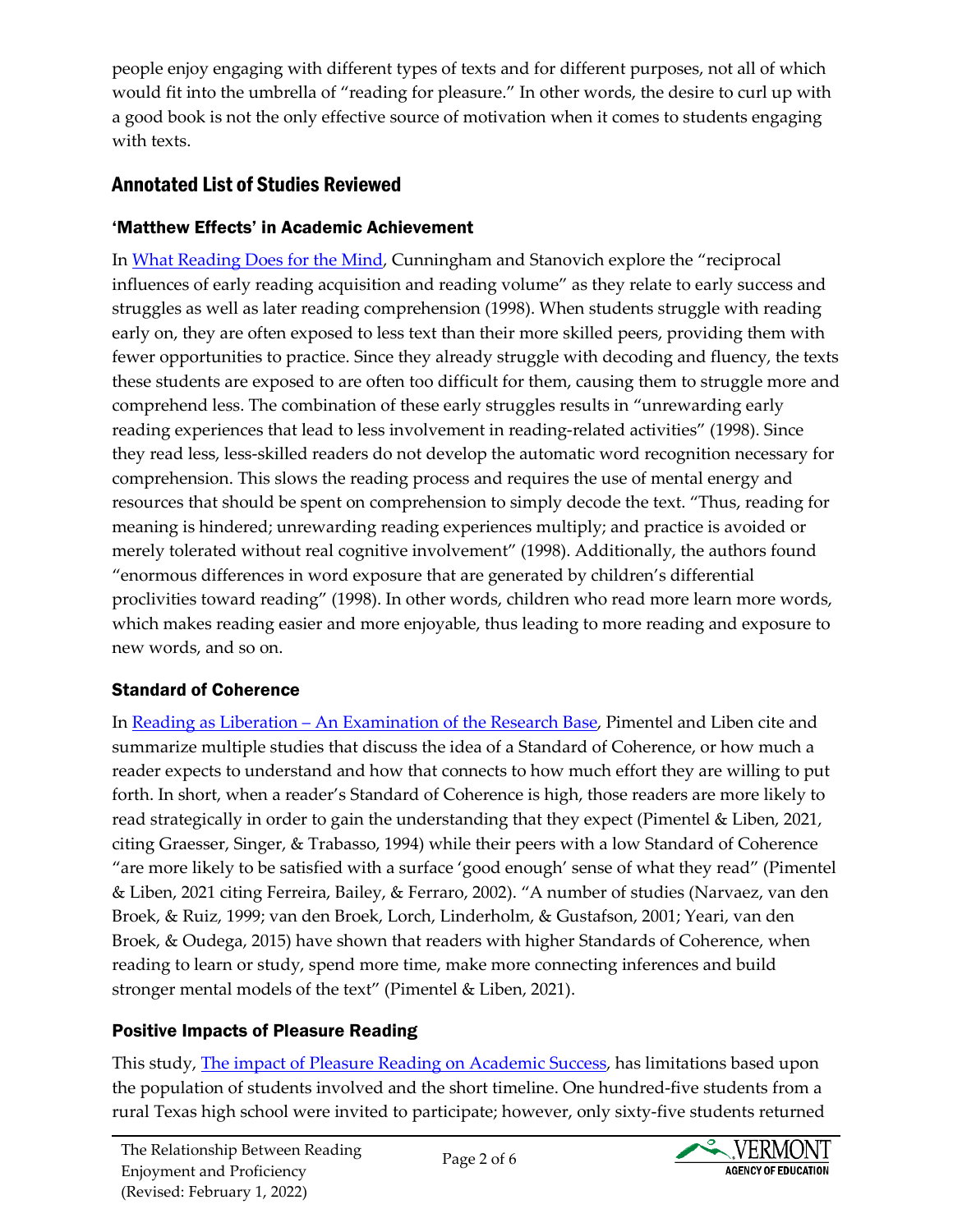the appropriate paperwork. The document does, however, contain a rich collection of previous work focused on the relationship between the pleasure of reading and academic success.

For instance:

According to Cullinan (2000), pleasure readers at all grade levels whom scored higher on standardized tests in all subject areas, developed greater reading comprehension skills, had increased fluency, and displayed higher levels of general knowledge. However, in spite of the evidence that pleasure reading had a positive impact on student academics, the number of students who read for pleasure has declined at an alarming rate. According to the National Endowment for the Arts (2007), "the percentage of 17 year-olds who read nothing at all for pleasure has doubled over a 20-year period" (p. 7). P. 49

The Literature Review provides evidence that ". . . pleasure reading builds reading comprehension, increases background knowledge (which is useful in all content areas), increases student vocabulary skills, and has been shown to increase our understanding of human behavior and help us to empathize with others (Murphy, 2013)." Additionally, there is research that indicates another benefit of pleasure reading, which results in greater academic achievement, leads to greater success in the workforce (National Endowment of the Arts, 2007).

# Reading for Pleasure

The United Kingdom Education Standards Research Team released a report, Research Evidence [on Reading for Pleasure,](https://assets.publishing.service.gov.uk/government/uploads/system/uploads/attachment_data/file/284286/reading_for_pleasure.pdf) in 2012 that highlights research about the relationship between reading for pleasure, independent reading, and why children read. Not surprisingly, research suggests ". . . that there is a positive relationship between reading frequency, reading enjoyment and attainment (Clark 2011; Clark and Douglas 2011)." A 2002 OECD study revealed that reading enjoyment has a stronger impact on children's educational success than a family's socioeconomic status. Additionally, research indicates a positive perspective toward reading results in higher scores on assessments (Twist et al, 2007). According to international assessment data, "Regularly reading stories or novels outside of school is associated with higher scores in reading assessments (PIRLS, 2006; PISA, 2009)." One study that may be of particular interest at this point in time due to social isolation caused by the pandemic claims ". . .that reading for pleasure can also promote or enhance social skills in young people (e.g., Allan et al, 2005 cited by Clark and Rumbold, 2006)."

## Motivation, Engagement, and Student Performance

The research synthesis from Scholastic, The Joy and Power of Reading: A Summary of Research [and Expert Opinion,](https://www.scholastic.com/worldofpossible/assets/readingresearch.pdf) presents findings about the relationship between motivation, engagement, and performance, all of which have a positive impact on the others. "Motivation works in a spiral; avid readers read more, and their reading prompts increased learning and a passion for even more reading. The reverse is also true (Guthrie, et al. 2012)" (Bridges, 2014). Similarly, this extensive reading leads to deeper comprehension (Bridges, 2014 citing Duke, et al., 2011). It is intrinsic motivation, however, that leads to reading achievement more so than external motivation such as grades or assignment completion (Bridges, 2014, citing Guthrie, et al., 2012). This suggests that reading enjoyment, which is a form of intrinsic motivation, leads to increased

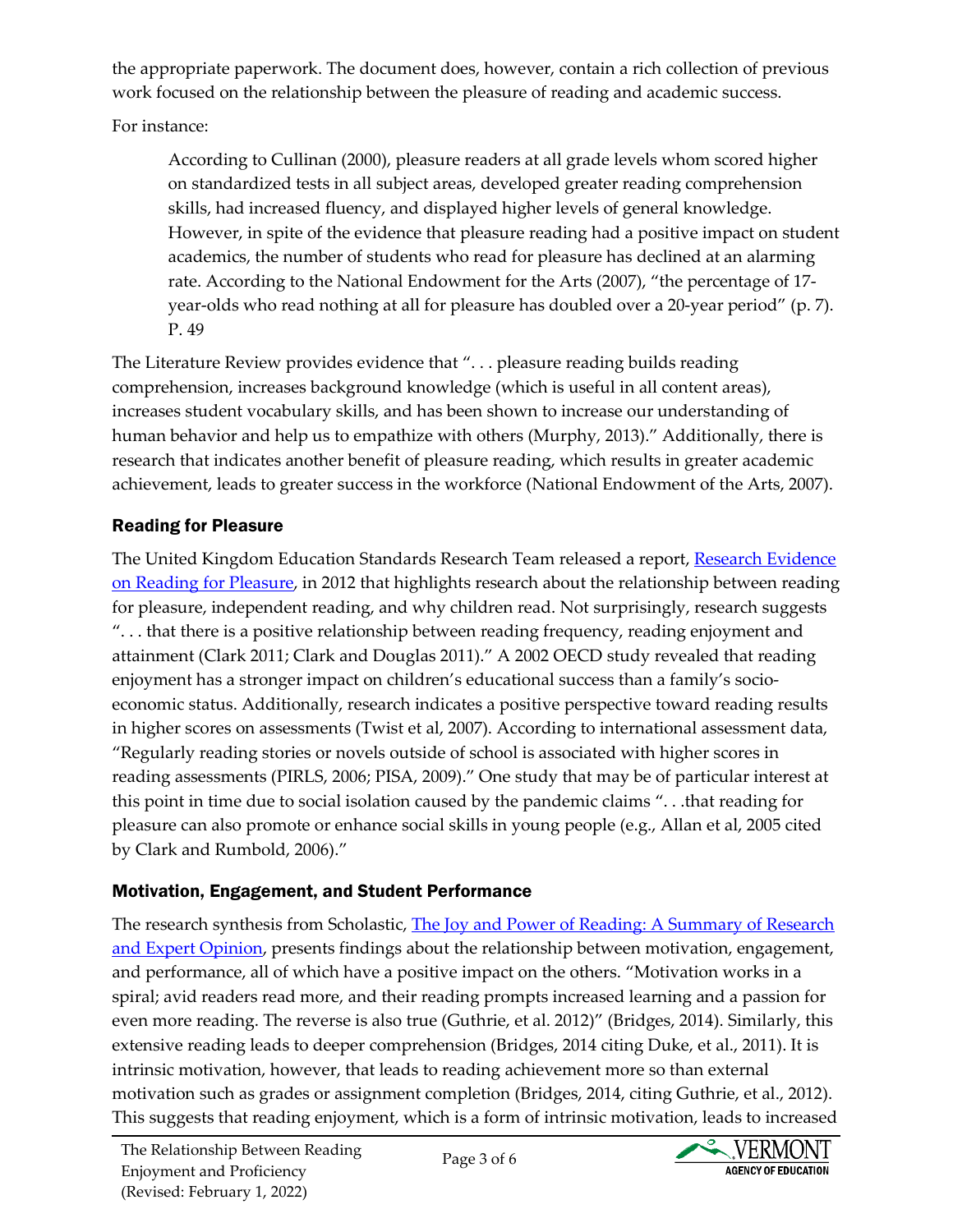performance. That is, "if students are drawn to read by deep longing and interest, they will succeed (Guthrie, 2008)" (Bridges, 2014). At the same time, "Students who read only a steady diet of assigned titles don't get to answer, for themselves, the single most important question about book reading: why does anyone want to? (Atwell, 2007)" (Bridges, 2014, citing Atwell, 2007). In "The Pleasure Principle," Atwell discusses how "smart, well-meaning teachers erect instructional roadblocks between their students and the pure pleasure of the personal art of reading" by using only external motivations to get children to read. She says, "When we teachers embrace our role as literate grown-ups who help children seek and find delight and enlargement of life in books, they have a good chance of growing into adults who enjoy and love reading" (Atwell, 2007). Finally, according to Bridges, there is evidence that "[c]hildren who read for pleasure are likely to do significantly better at school than their peers who rarely read. Sullivan & Brown (2013) demonstrate that pleasure reading is linked to increased cognitive progress over time" (Bridges, 2014).

#### Reading Enjoyment and Reading Skills

A 2021 study with the title [Literacy Skills Seem to Fuel Literacy Enjoyment, Rather Than Vice](https://psyarxiv.com/3kfgd/)  [Versa,](https://psyarxiv.com/3kfgd/) looks at the so-called reciprocal relationship between the former and the latter. According to this study, which tested the directionality of this relationship in 3,690 twins aged 12, "Literacy skills impacted literacy enjoyment, but not the other way around" (van Bergen, et al., 2021). The authors report that "avid readers tend to have good literacy skills: reading skills correlate ~.30 with reading enjoyment (Froiland & Oros, 2014; Retelsdorf et al., 2011). Moreover, word reading, reading comprehension, and spelling (together: literacy skills) each correlate ~.40 with how much children and adolescents read for pleasure, also known as print exposure (Mol & Bus, 2011)" (van Bergen, et al., 2021). They go on to caution that a lot of the research that has been done has not been about reading enjoyment in and of itself, but rather on motivation, or reading engagement (which consists of reading enjoyment combined with reading exposure) (van Bergen, et al., 2021). Therefore, the conclusion cannot be drawn that the simple fact of enjoying reading leads to increased literacy skills.

## Acknowledgements

We would like to express our sincere appreciation to the following people who provided research for this review:

- Mary Grace, Partnerships for Literacy and Learning;
- David Liben, Achieve the Core; and
- Lindy Johnson, Essex Westford SD Literacy Specialist/Coach.

## References

Atwell, N. "The Pleasure Principle." (2007). New York. Scholastic: Retrieved from: <http://www.scholastic.com/teachers/article/pleasure-principle>

Bridges, L. (2014). *[The Joy and Power of Reading: A Summary of Research and Expert Opinion.](https://www.scholastic.com/worldofpossible/assets/readingresearch.pdf)* Scholastic Inc. pp. 67-75.

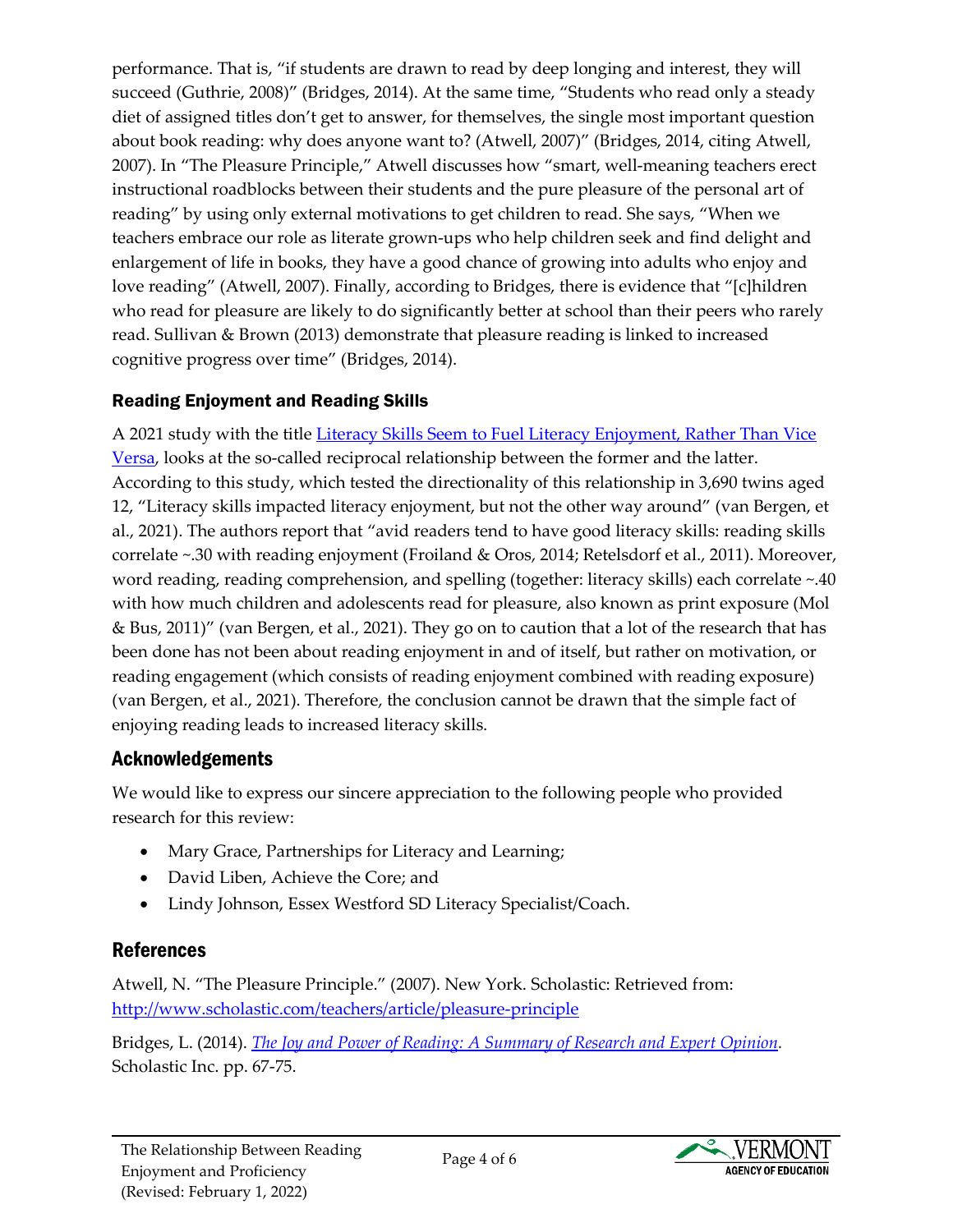Clark, C. (2011). Setting the Baseline: The National Literacy Trust's first annual survey into reading - 2010. London: National Literacy Trust.

Clark, C., and Douglas, J. (2011) Young People's Reading and Writing An indepth study focusing on enjoyment, behaviour, attitudes and attainment National Literacy Trust.

Clark, C., and Rumbold, K. (2006). Reading for Pleasure a research overview. The National Literacy Trust.

Cullinan, B. (2000). Independent reading and school achievement. Research Journal of the American Association of School Librarians, 3, 1-24. Retrieved from [http://www.ala.org/aasl/sites/ala.org.aasl/files/content/aaslpubsandjournals/slr/vol3/SLMR\\_Ind](http://www.ala.org/aasl/sites/ala.org.aasl/files/content/aaslpubsandjournals/slr/vol3/SLMR_Ind%20ependentReading_V3.pdf)  [ependentReading\\_V3.pdf](http://www.ala.org/aasl/sites/ala.org.aasl/files/content/aaslpubsandjournals/slr/vol3/SLMR_Ind%20ependentReading_V3.pdf) 

Cunningham, Anne & Stanovich, Keith. (1998). [What reading does for the mind.](https://www.researchgate.net/publication/237109087_What_reading_does_for_the_mind) American Educator. 22.

Duke, N., Pearson, D. & Billman, 2011. "Essential Elements of Fostering and Teaching Reading Comprehension." In J. Samuels and A. Farstrup. *What the Research Says About Reading Instruction, Fourth Edition*. Newark, DE: International Reading Association.

Ferreira, F., Bailey, K. G. D., & Ferraro, V. (2002). Good-enough representations in language comprehension. *Current Directions in Psychological Science*, 11(1), 11–15.

Froiland, J.M., & Oros, E. (2014). Intrinsic motivation, perceived competence and classroom engagement as longitudinal predictors of adolescent reading achievement. *Educational Psychology, 34(2),* 119-132.<https://doi.org/10.1080/01443410.2013.822964>

Graesser, A. C., Singer, M., & Trabasso, T. (1994). Constructing inferences during narrative text comprehension*. Psychological Review*, 101(3), 371–395.

Guthrie, J. (2008). *Engaging Adolescents in Reading.* Thousand Oaks, CA.: Corwin.

Guthrie, J. (2012). "Motivating Students to Learn Reading Through Science and History." *Research That Makes a Difference in the Age of Common Core.* International Reading Association Conference.

Mol, S. E., & Bus, A. G. (2011). To read or not to read: A meta-analysis of print exposure from infancy to early adulthood. *Psychological Bulletin, 137*(2), 267. [https://doi.org/https://doi.org/10.1037/a0021890](https://doi.org/https:/doi.org/10.1037/a0021890)

Murphy Paul, A. (2013). Reading literature makes us smarter and nicer. Time.com. Retrieved from<http://ideas.time.com/2013/06/03/why-we-should-read-literature/>

Narvaez, D., van den Broek, P., & Ruiz, A. B. (1999). The influence of reading purpose on inference generation and comprehension in reading. *Journal of Educational Psychology*, 91(3), 488– 496.

National Endowment for the Arts. (2007). To read or not to read: A question of national consequence. Reading Report number 47. U.S. Department of Education, National Center for Education Statistics [NCES]. (2009). Retrieved from

[http://nces.ed.gov/programs/digest/d06/tables/dt06\\_267.asp](http://nces.ed.gov/programs/digest/d06/tables/dt06_267.asp)